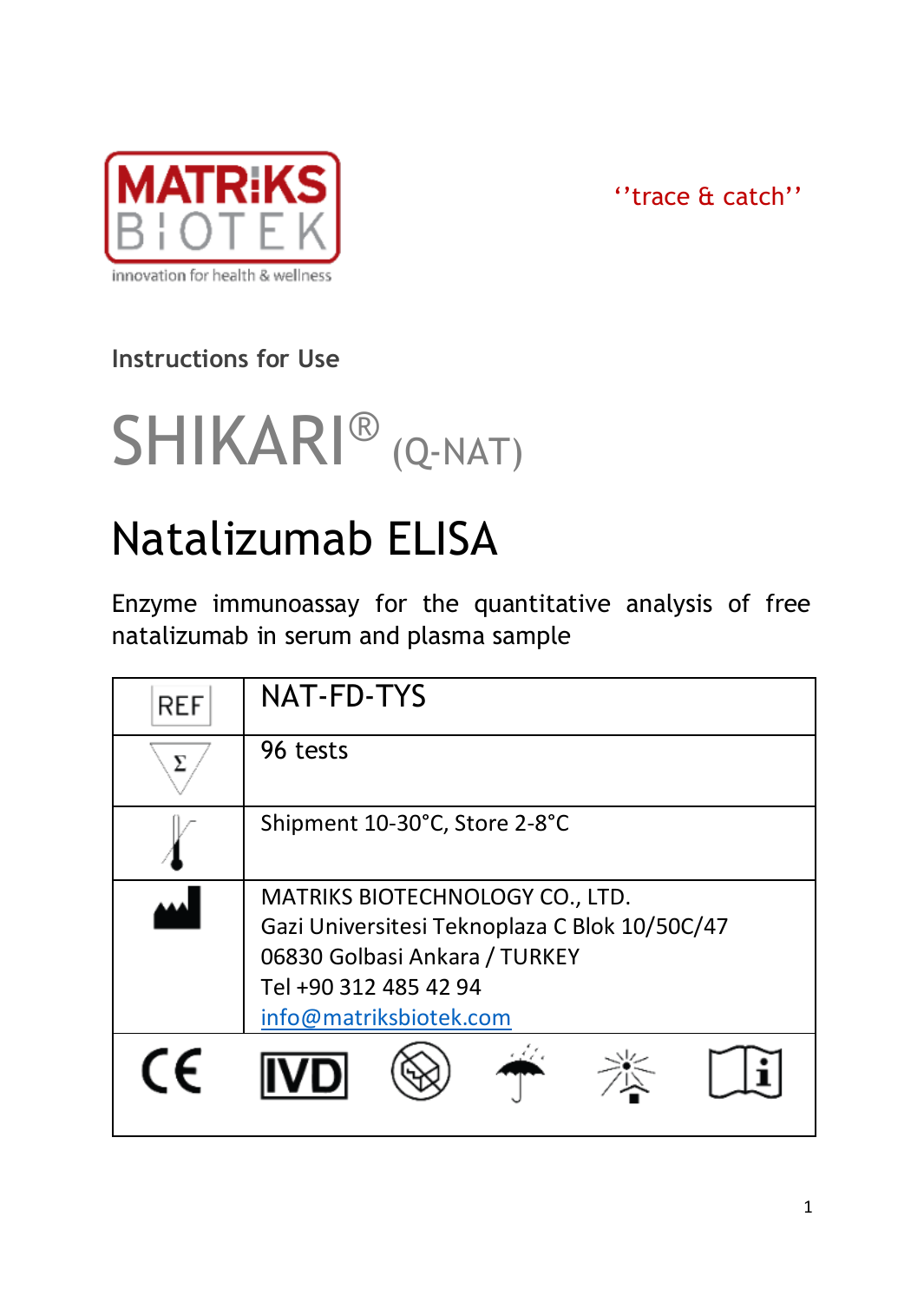#### **1. Intended Use**

SHIKARI® Natalizumab ELISA has been especially developed for the quantitative analysis of free Natlizumab in serum and plasma samples. SHIKARI® Natalizumab ELISA is optimized with Tysabri®.

# **2. General Information**

Humanized IgG4k monoclonal antibody produced in murine myeloma cells. Natalizumab contains human framework regions and the complementarity-determining regions of a murine antibody that binds to a4-integrin. Natalizumab was voluntarily withdrawn from U.S. market because of risk of Progressive multifocal leukoencephalopathy (PML).

In multiple sclerosis, lesions are believed to occur when activated inflammatory cells, including T-lymphocytes, cross the blood-brain barrier (BBB). Leukocyte migration across the BBB involves interaction between adhesion molecules on inflammatory cells, and their counter-receptors present on endothelial cells of the vessel wall. The clinical effect of natalizumab in multiple sclerosis may be a secondary result of its blockade of the molecular interaction of a 4b 1-integrin expressed by inflammatory cells with VCAM-1 on vascular endothelial cells, and with CS-1 and/or osteopontin expressed by parenchymal cells in the brain. α4-integrin is required for white blood cells to move into organs, therefore, natalizumab prevents these immune cells from crossing blood vessel walls to reach affected organs thereby decreasing inflamation.

Several randomized controlled trials have demonstrated that natalizumab is effective in increasing rates of remission and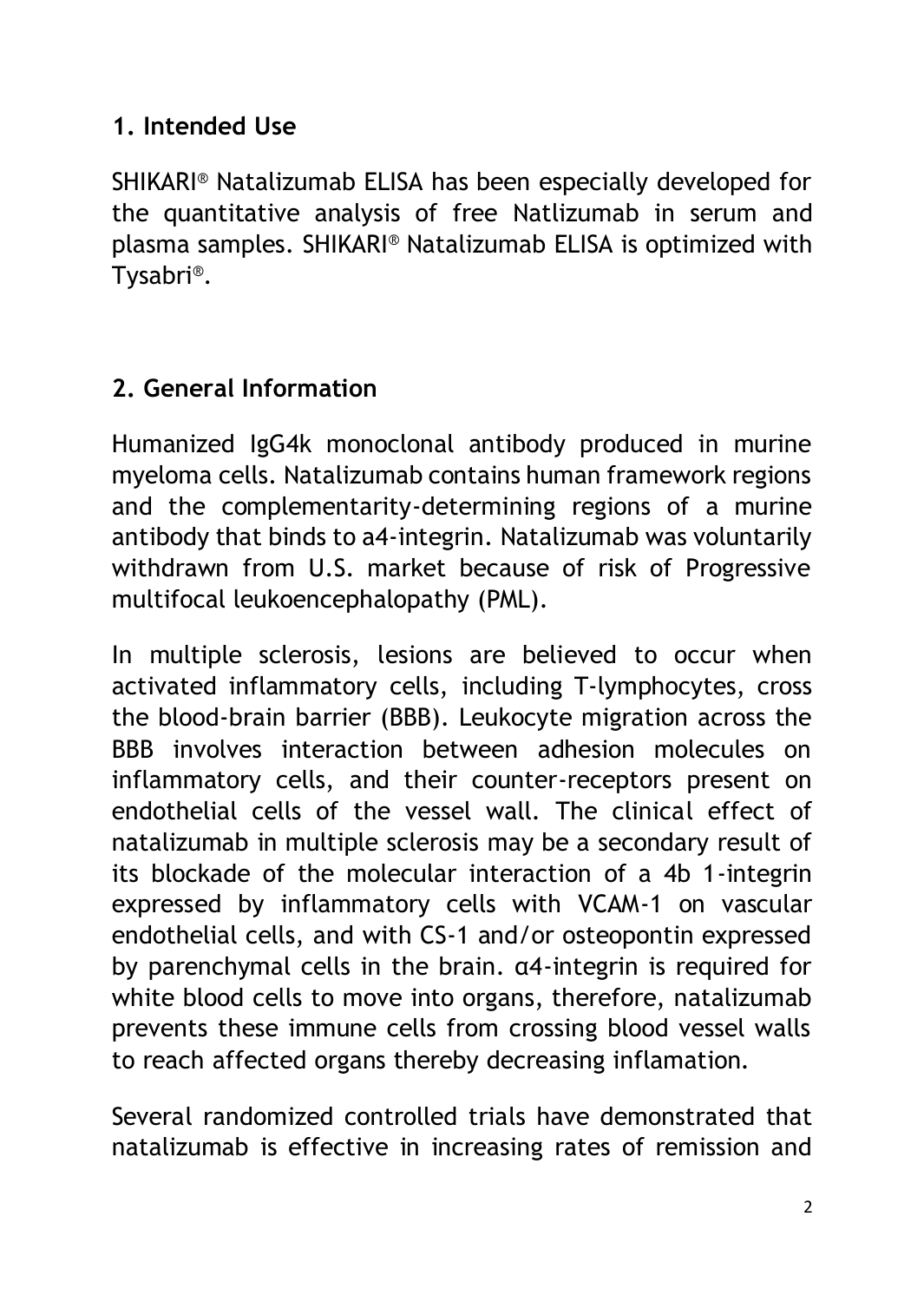maintaining symptom-freestatus in patients with Chron's disease. Natalizumab may be appropriate in patients who do not respond to medications that block tumor necrosis factoralpha such as infliximab, with some evidance to support combination treatment of Chron's disesase with natalizumab and infiliximab may be helpful in inducing remission. Treatment of adolescent patients with natalizumab demonstrates an effectiveness similar to that of adult patients.

Therapeutic drug monitoring (TDM) is the clinical practice of measuring specific drugs at designated intervals to maintain a constant concentration in a patient's blood stream, thereby optimizing individual dosage regimens. The indications for drug monitoring include efficacy, compliance, drug-drug interactions, toxicity avoidance, and therapy cessation monitoring. Additionally, TDM can help to identify problems with medication compliance among noncompliant patient cases.

Biologic medicinal products (biologics) have transformed treatment landscapes worldwide for patients with haematological or solid malignancies with the 21st century. Today, as data exclusivity periods of first wave biologics approach expiration/have expired, several biosimilar products (i.e.,biologics that are considered to be similar in terms of quality, safety and efficacy to an approved 'reference' biologic) are being developed or have already been approved for human use.

Like all biologics, biosimilars are structurally complex proteins that are typically manufactured using genetically engineered animal, bacterial or plant cell culture systems. As a consequence of this molecular complexity and the proprietary nature of the manufacturing process, which will inevitably result in the use of different host cell lines and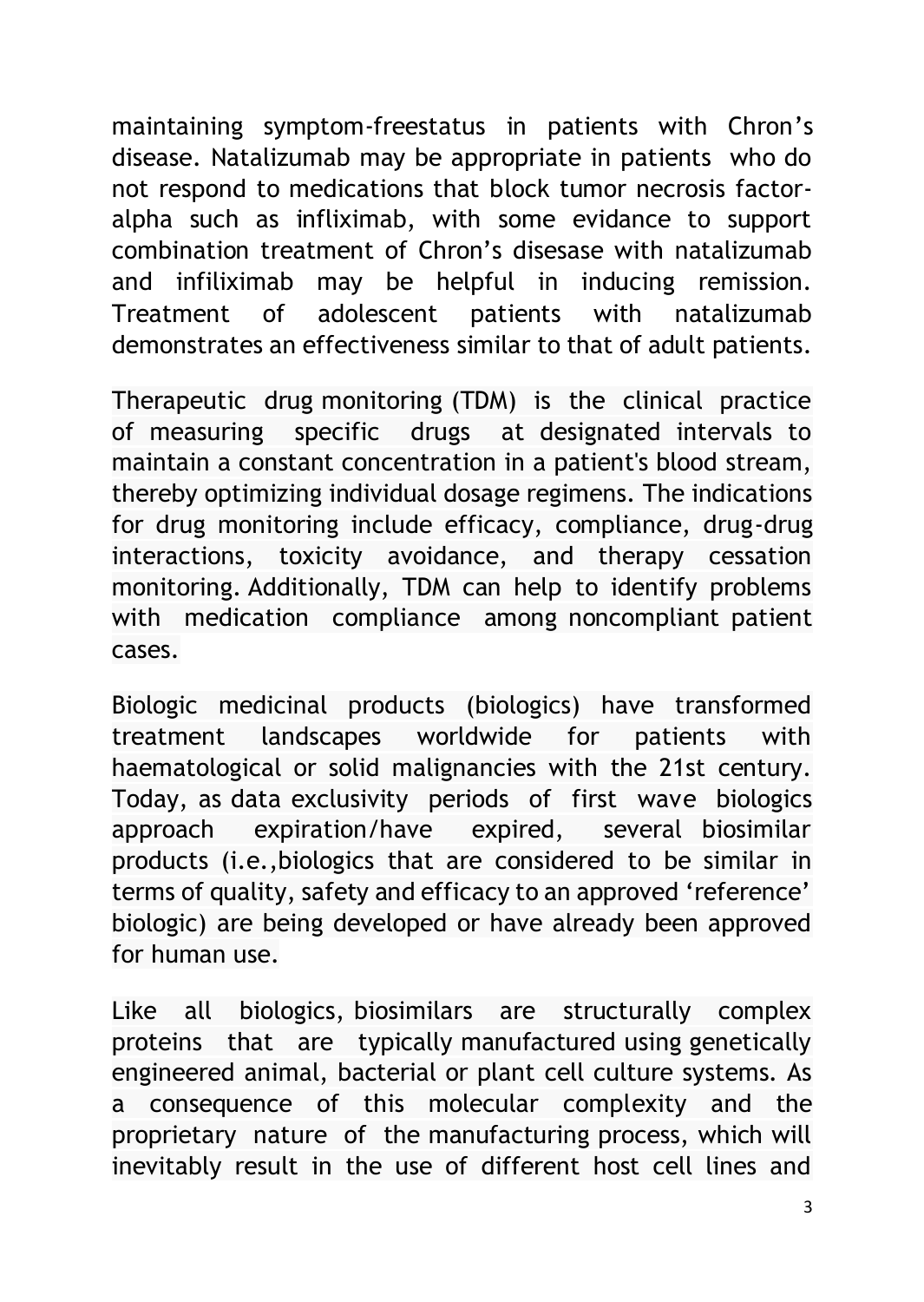expression systems as well as related differences in manufacturing conditions, it is not possible to manufacture exact copies of a reference biologic.

When administered to patients, all therapeutic proteins have the potential to induce an unwanted immune response (i.e.,to stimulate the formation of anti-drug antibodies [ADAs]). The impact of immune responses can range from no apparent effect to changes in pharmacokinetics, loss of effect and serious adverse events. Furthermore, the immunogenicity profile of a biologic can be significantly altered by even small differences in its manufacturing process that are accompanied by a change in product attributes, as well as differences in dosing schedules, administration routes or patient populations.

SHIKARI® ELISA kits can be used for drug level and anti-drug antibodies measurements. SHIKARI® Natalizumab ELISA products:

| <b>Brand</b>                 | <b>Description</b>        |                      | <b>Product Code</b> |
|------------------------------|---------------------------|----------------------|---------------------|
| <b>SHIKARI®</b><br>$(O-NAT)$ | Natalizumab<br>(Tysabri®) | Free Drug            | NAT-FD-TYS          |
| <b>SHIKARI®</b>              | Natalzumab                | Antibody screening - | NAT-OLS-TYS         |
| (S-ATNAT)                    | (Tysabri®)                | Qualitative          |                     |
| <b>SHIKARI®</b>              | Natalzumab                | Antibody screening - | NAT-ONS-TYS         |
| (S-ATNAT)                    | (Tysabri®)                | Quantitative         |                     |

Check the web page for the whole product list [www.matriksbiotek.com](file:///C:/Users/Matrix/Documents/www.matriksbiotek.com)

#### **3. Test Principle**

Solid phase enzyme-linked immunosorbent assay (ELISA) based on the sandwich principle. Standards and samples (serum or plasma) are incubated in the microtiter plate coated with the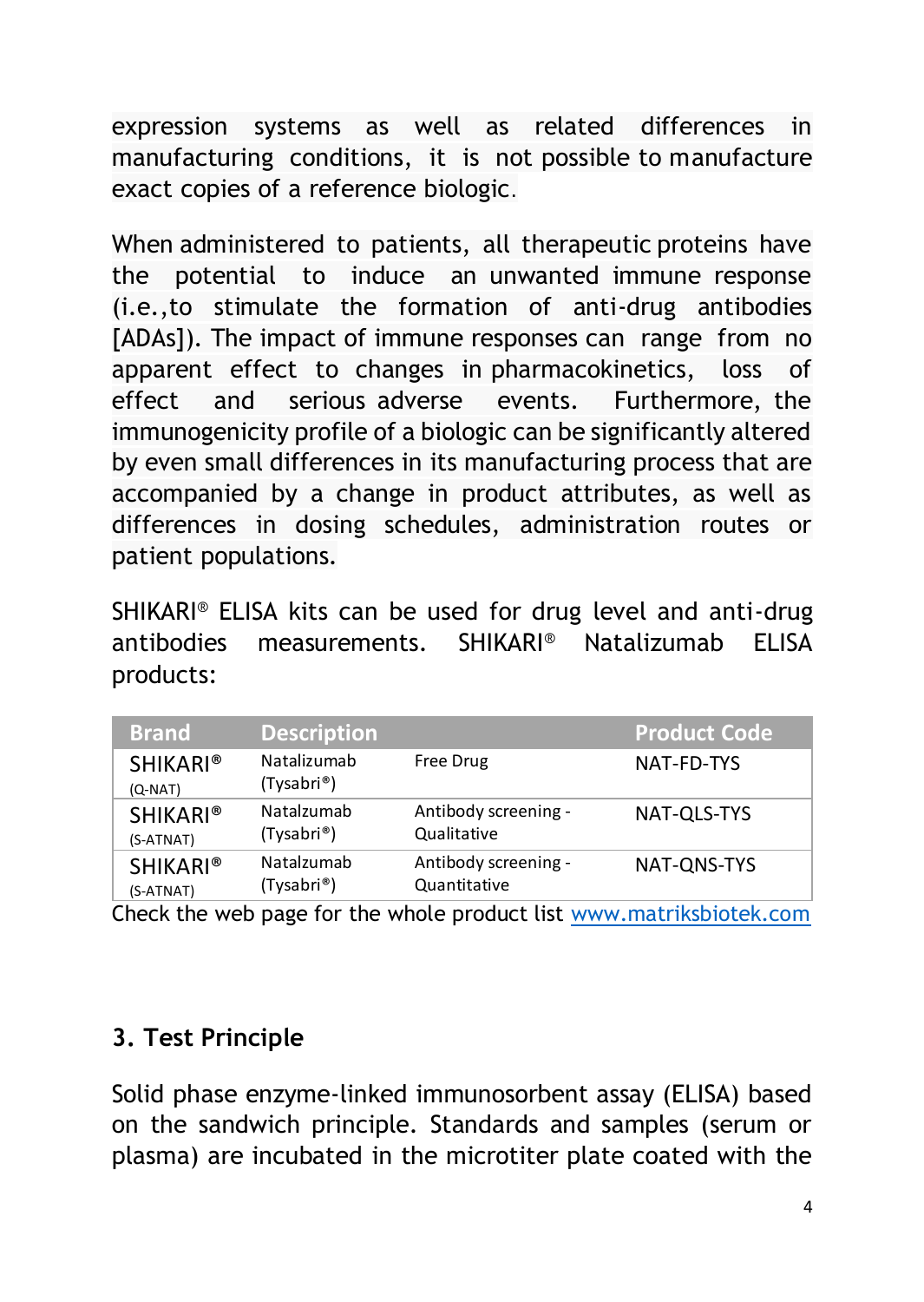reactant for natalizumab. After incubation, the wells are washed. Then, horse radish peroxidase (HRP) conjugated probe is added and binds to natalizumab captured by the reactant on the surface of the wells. Following incubation wells are washed and the bound enzymatic activity is detected by addition of tetramethylbenzidine (TMB) chromogen substrate. Finally, the reaction is terminated with an acidic stop solution. The colour developed is proportional to the amount of natalizumab in the sample or standard. Results of samples can be determined directly using the standard curve.

#### **4. Warnings and Precautions**

− For professional use only.

− In case of severe damage of the kit package please contact Matriks Biotek® or your supplier in written form, latest one week after receiving the kit. Do not use damaged components in test runs but keep safe for complaint related issues.

− Obey lot number and expiry date. Do not mix reagents of different lots. Do not use expired reagents.

− Before starting the assay, read the instructions completely and carefully. Use the valid version of the package insert provided with the kit. Be sure that everything is understood. For further information (clinical background, test performance, automation protocols, alternative applications, literature, etc.) please refer to the local distributor.

− Follow good laboratory practice and safety guidelines. Wear lab coats, disposable latex gloves and protective glasses where necessary.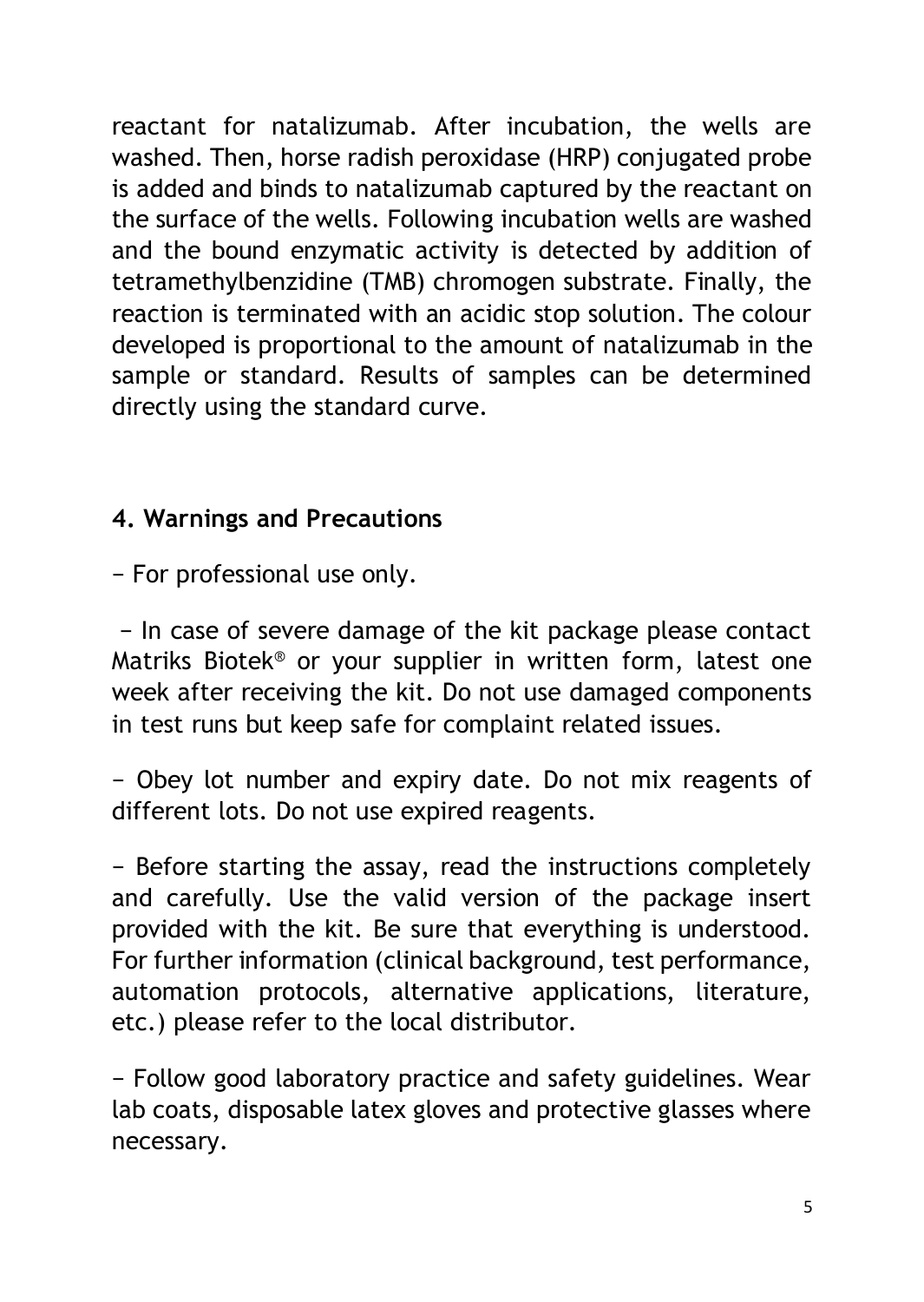− All reagents of this kit containing human serum or plasma (standards etc.) have been tested and were found negative for HIV I/II, HBsAg and Anti-HCV. However, a presence of these or other infectious agents cannot be excluded absolutely and therefore reagents should be treated as potential biohazards in use and for disposal.

− Reagents of this kit containing hazardous material may cause eye and skin irritations. See "Materials supplied", MSDS and labels for details.

− Chemicals and prepared or used reagents must be treated as hazardous waste according the national biohazard safety guidelines or regulations.

#### **5. Storage and Stability**

The kit is shipped at ambient temperature (10-30°C) and should be stored at 2-8°C for long term storage. Keep away from heat or direct sunlight. The strips of microtiter plate are stable up to the expiry date of the kit in the broken, but tightly closed bag when stored at 2-8°C.

#### **6. Specimen (Collection and Storage)**

Serum, Plasma (EDTA, Heparin)

The usual precautions for venipuncture should be observed. Do not use grossly haemolytic, icteric or lipemic specimens. Samples appearing turbid should be centrifuged before testing to remove any particulate material. Avoid repeated freezethaw cycles for serum/plasma samples.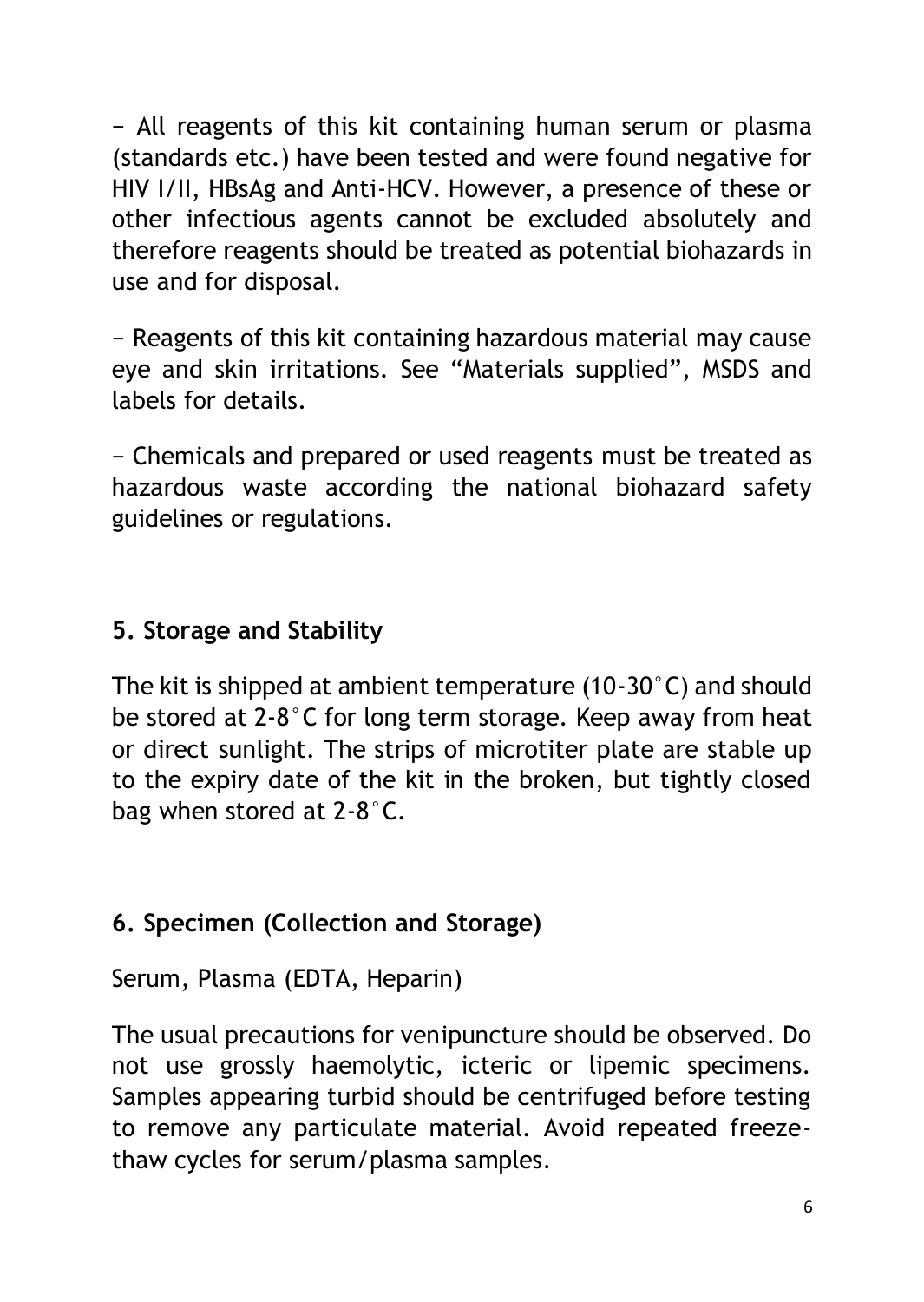Samples should be diluted with the dilution rate given in the "Pre-test setup instructions" before the test.

Drug infusions may camouflages/mask the presence of antibody to drugs in serum/plasma samples. Therefore, blood sampling time is critical for detection of antibodies. It is recommended to take the blood sample just before the scheduled dose (trough specimen).

| Storage                  | $2-8$ °C | $-20^{\circ}$ C |
|--------------------------|----------|-----------------|
| Stability (serum/plasma) | 2 days   | 6 months        |

### **7. Materials Supplied**

|                  |                        | Microtiter plate                                                                              |
|------------------|------------------------|-----------------------------------------------------------------------------------------------|
| Microtiter Plate | $1 \times 12 \times 8$ | Break apart strips. Microtiter<br>plate with 12 rows each of 8<br>wells coated with reactant. |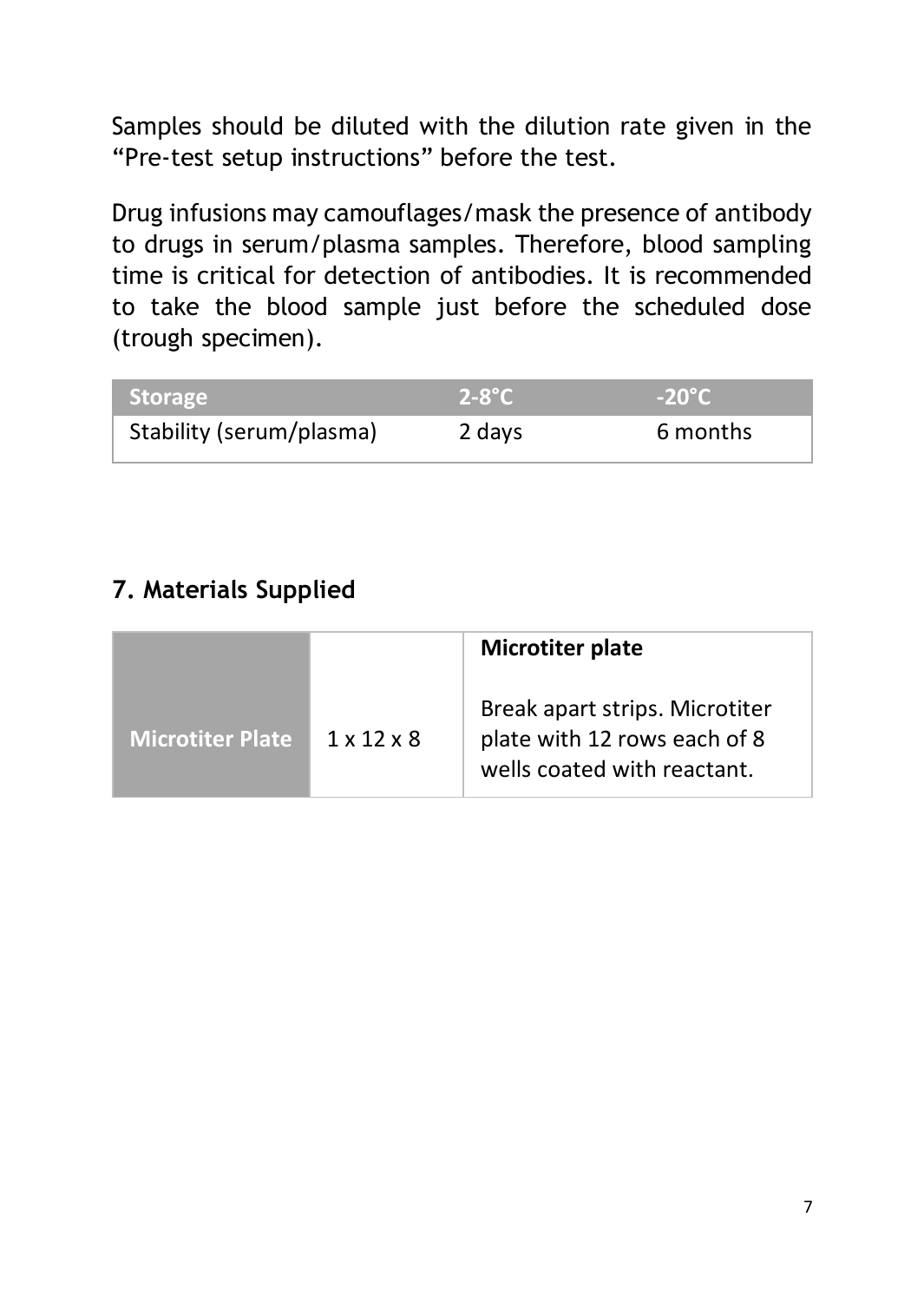|                     |                    | Standards A-E (10X)                                                                                                                                                                                                                                                    |
|---------------------|--------------------|------------------------------------------------------------------------------------------------------------------------------------------------------------------------------------------------------------------------------------------------------------------------|
| <b>Standard A-E</b> | $0.3$ mL<br>(each) | Standard A: 1000 ng/mL<br>Standard B: 300 ng/mL<br>Standard C: 100 ng/mL<br>Standard D: 30 ng/mL<br>Standard E: 0 ng/mL<br>Ready to use. Used for the<br>standard curve and control.<br>Contains Natalizumab, human<br>serum and stabilizer, <0,1%<br>NaN <sub>3</sub> |
| <b>Controls</b>     | $0.3$ mL<br>(each) | Control low and high levels<br>(10X)<br>Ready to use. Contains human<br>serum and stabilizer, <0,1%<br>NaN <sub>3</sub><br>Control concentrations are<br>given in "Quality control<br>certificate"                                                                     |
| <b>Assay Buffer</b> | $2 \times 50$ mL   | Assay buffer<br>Ready to use. Blue coloured.<br>Contains proteins, <0,1 % NaN <sub>3</sub>                                                                                                                                                                             |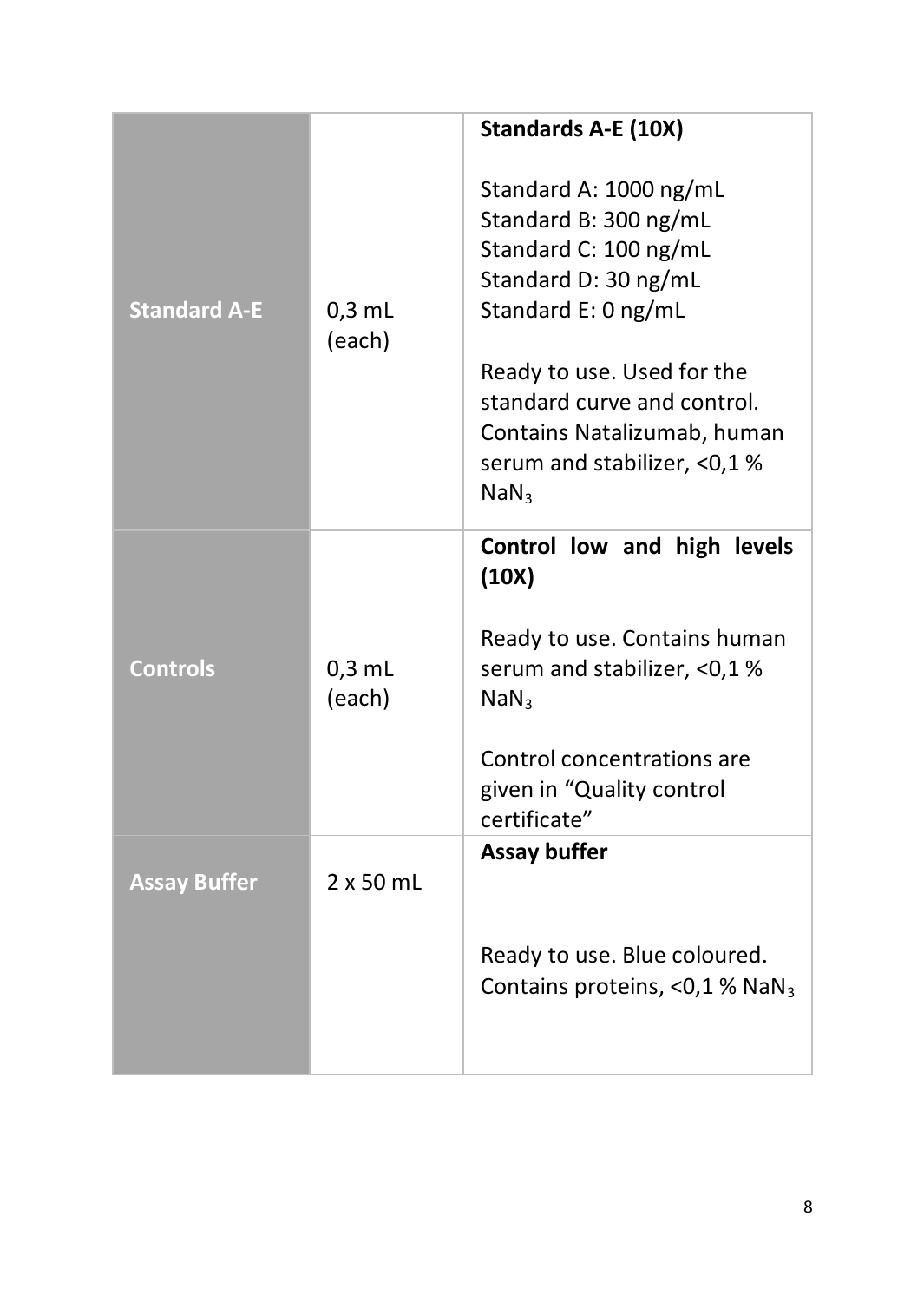|                    |                  | radish<br>Horse<br>peroxidase<br>conjugated probe                                                                                                                                 |
|--------------------|------------------|-----------------------------------------------------------------------------------------------------------------------------------------------------------------------------------|
| Conjugate          | $1 \times 12$ mL | Ready to use. Red coloured.<br>Contains<br>conjugated<br><b>HRP</b><br>probe,<br>stabilizer<br>and<br>preservatives.                                                              |
|                    |                  | <b>TMB substrate solution</b>                                                                                                                                                     |
| <b>Substrate</b>   | $1 \times 12$ ml | Contains<br>Ready<br>to<br>use.<br>3,3',5,5'-Tetramethylbenzidine<br>(TMB)                                                                                                        |
|                    | 1x12mL           | <b>TMB</b> stop solution                                                                                                                                                          |
| <b>Stop Buffer</b> |                  | Ready to use. 1N HCI                                                                                                                                                              |
|                    |                  | Wash buffer (20x)                                                                                                                                                                 |
| <b>Wash Buffer</b> | $1 \times 50$ ml | Prepared concentrated (20x)<br>and should be diluted with the<br>dilution rate given in the<br>"Pretest setup instructions"<br>before the test. Contains buffer<br>with tween 20. |
| Foil               | $2 \times 1$     | <b>Adhesive Foil</b>                                                                                                                                                              |
|                    |                  | For covering microtiter plate<br>during incubation                                                                                                                                |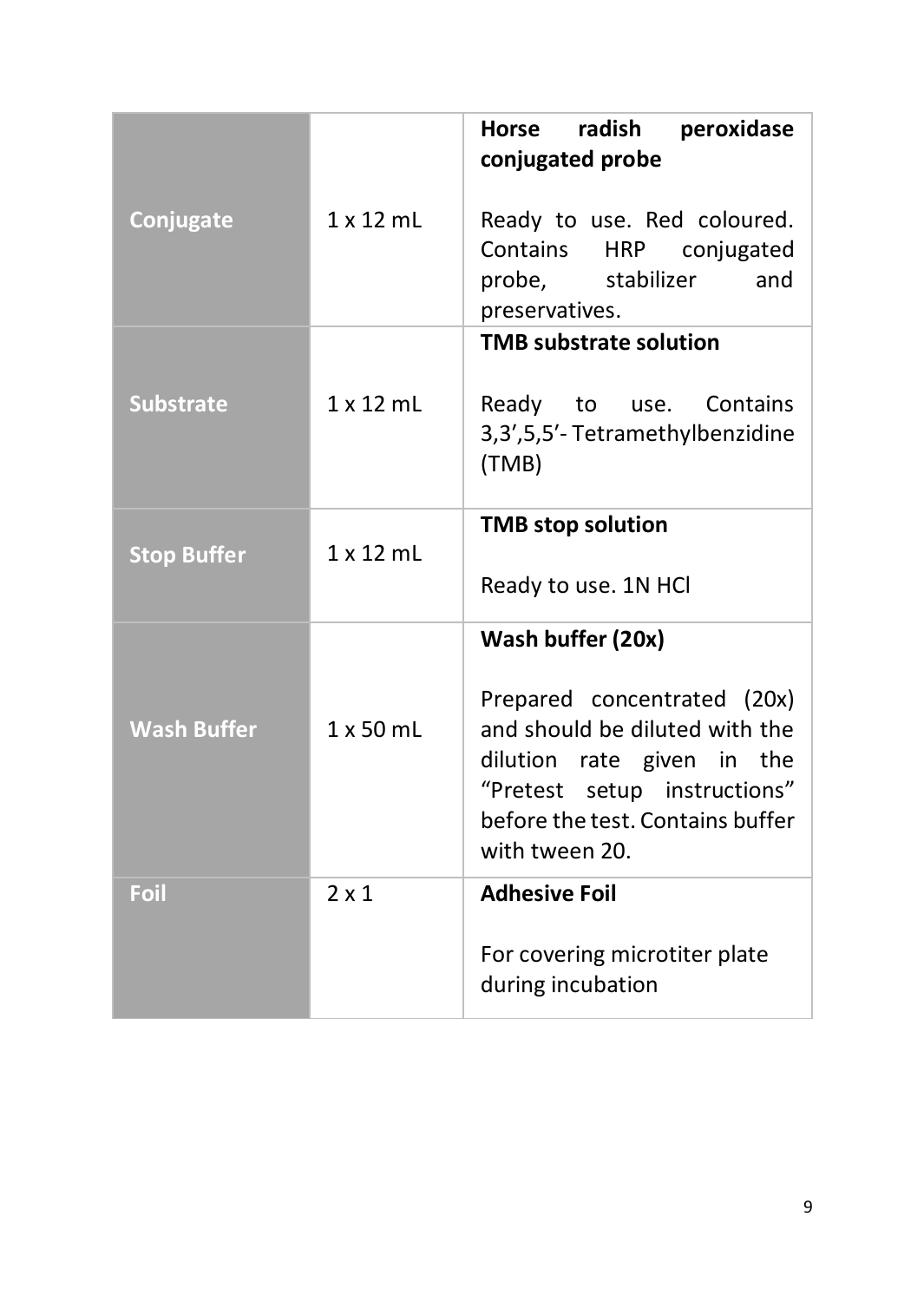#### **8. Materials Required but Not Supplied**

- − Micropipettes and tips
- − Calibrated measures
- − Tubes for sample dilution

− Wash bottle, automated or semi-automated microtiter plate washing system

− Microtiter plate reader capable of measuring optical density with a photometer at OD 450nm with reference wavelength 650 nm (450/650 nm)

− Distilled or deionised water, paper towels, pipette tips and timer

#### **9.Procedure Notes**

−Any improper handling of samples or modification of the test procedure may influence the results. The indicated pipetting volumes, incubation times, temperatures and pre-treatment steps must be performed strictly according to the instructions. Use calibrated pipettes and devices only.

−Once the test has been started, all steps should be completed without interruption. Make sure that required reagents, materials and devices are prepared ready at the appropriate time. Allow all reagents and specimens to reach room temperature (18-25°C) and gently swirl each vial of liquid reagent and sample before use. Mix reagents without foaming.

−Avoid contamination of reagents, pipettes and wells/tubes. Use new disposable plastic pipette tips for each reagent,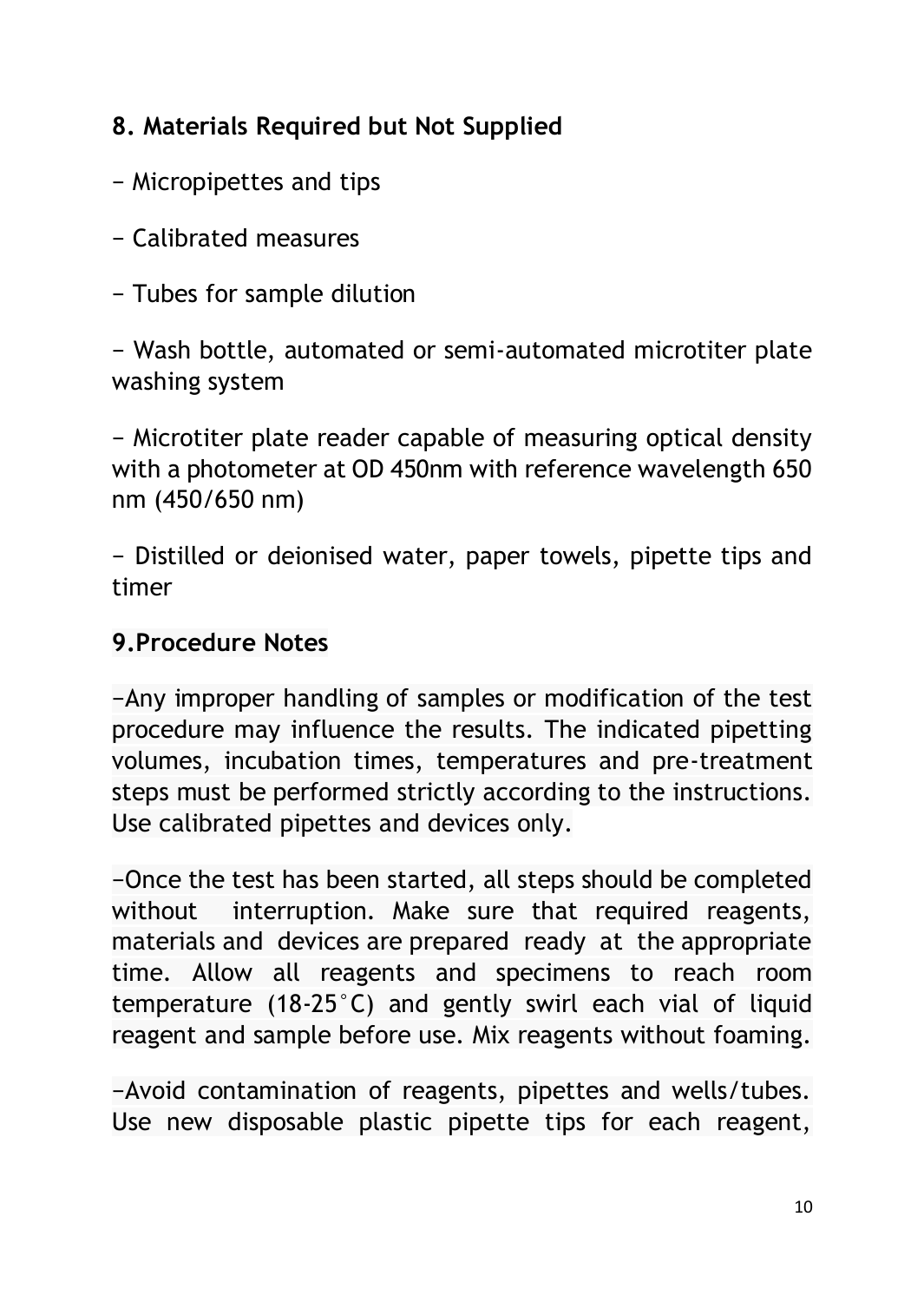standard or specimen. Do not interchange caps. Always cap not used vials. Do not reuse wells/tubes or reagents.

−Use a pipetting scheme to verify an appropriate plate layout.

−Incubation time affects results. All wells should be handled in the same order and time sequences. It is recommended touse an eight-channel micropipette for pipetting of solutions in all wells.−Microplate washing is important. Improperly washed wells will give erroneous results. It is recommended to use a multichannel pipette or an automatic microplate washing system. Do not allow the wells to dry between incubations. Do not scratch coated wells during rinsing and aspiration. Rinse and fill all reagents with care. While rinsing, check that all wells are filled precisely with wash buffer, and that there are no residues in the wells.

−Humidity affects the coated wells/tubes. Do not open the pouch until it reaches room temperature. Unused wells/tubes should be returned immediately to the resealed pouch including the desiccant.

#### **10. Pre-test Setup Instructions**

|  |  |  |  | Preparation of components |
|--|--|--|--|---------------------------|
|--|--|--|--|---------------------------|

| Component      | Wash buffer<br>(must be prepared before starting assay<br>procedure) |
|----------------|----------------------------------------------------------------------|
| <b>Dilute</b>  | 10 mL (e.g.)                                                         |
| <b>With</b>    | Up to 200 mL                                                         |
| <b>Diluent</b> | Distilled water                                                      |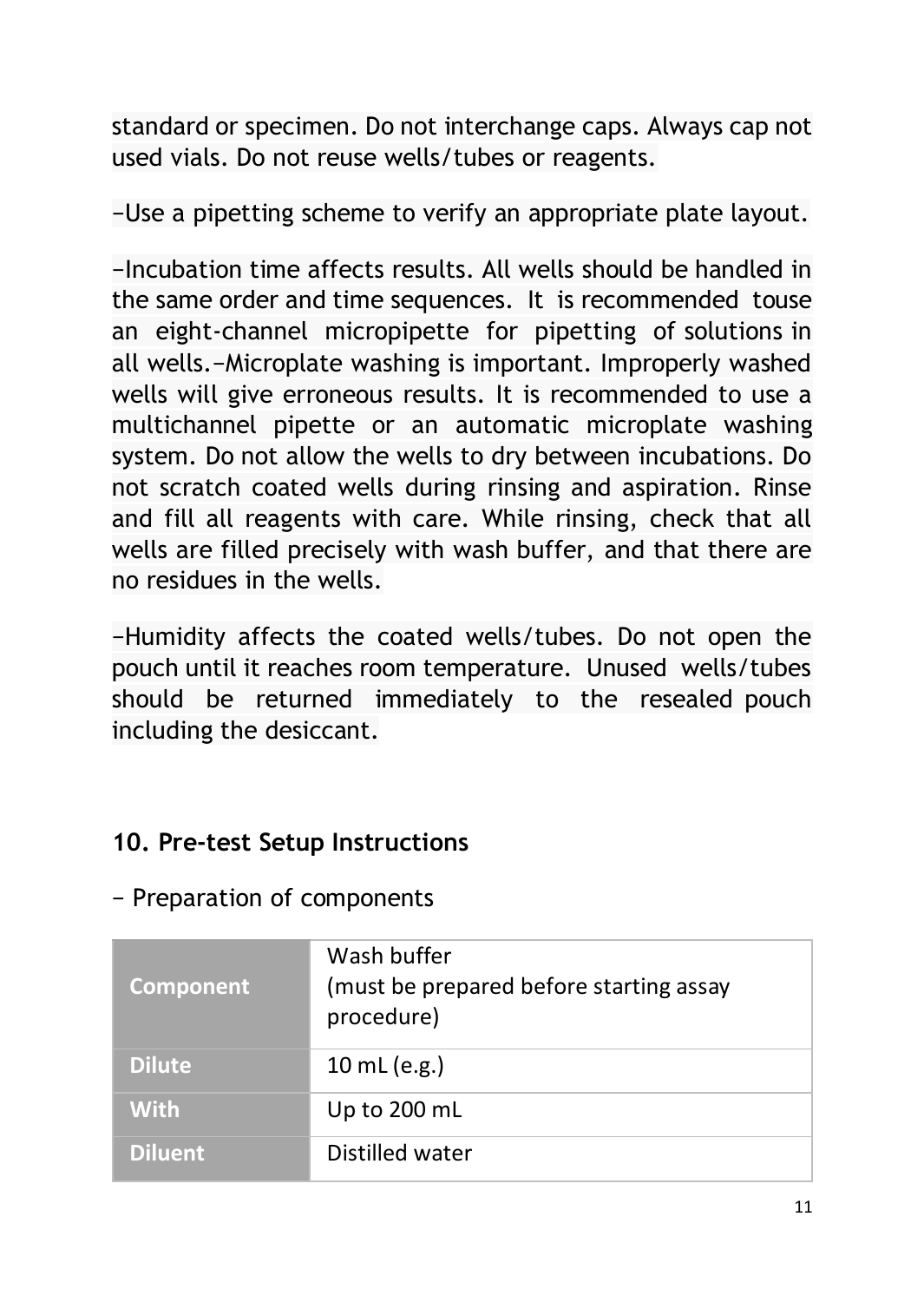| <b>Dilution Ratio</b> | 1/20                                                 |
|-----------------------|------------------------------------------------------|
| <b>Remarks</b>        | Warm up 37°C to dissolve crystals. Mix<br>vigorously |
| <b>Storage</b>        | $2 - 8^\circ C$                                      |
| <b>Stability</b>      | 2 weeks                                              |

#### − Dilution of Standards and Controls

| Component             | <b>Standards and Controls</b>             |
|-----------------------|-------------------------------------------|
| <b>Diluent</b>        | Assay buffer                              |
| <b>Dilution Ratio</b> | 1/10                                      |
| <b>Remarks</b>        | 1/10 dilution                             |
|                       | 100 µL Standard or control + 900 µL assay |
|                       | buffer                                    |

#### − Dilution of samples

| <b>Sample</b>         | Serum/Plasma                              |
|-----------------------|-------------------------------------------|
| Diluent <sup>1</sup>  | Assay buffer                              |
| <b>Dilution Ratio</b> | 1/2000                                    |
| Remarks               | First, for 1/20 dilution                  |
|                       | 10 µL sample + 190 µL assay buffer        |
|                       | Second, for 1/100                         |
|                       | 5 µL diluted sample + 495 µL assay buffer |

Patient samples with a concentration of drug above the measuring range are to be rated as> "Highest Standard (Standard A)". The result must not be extrapolated. The patient sample in question should be further diluted with assay buffer and retested.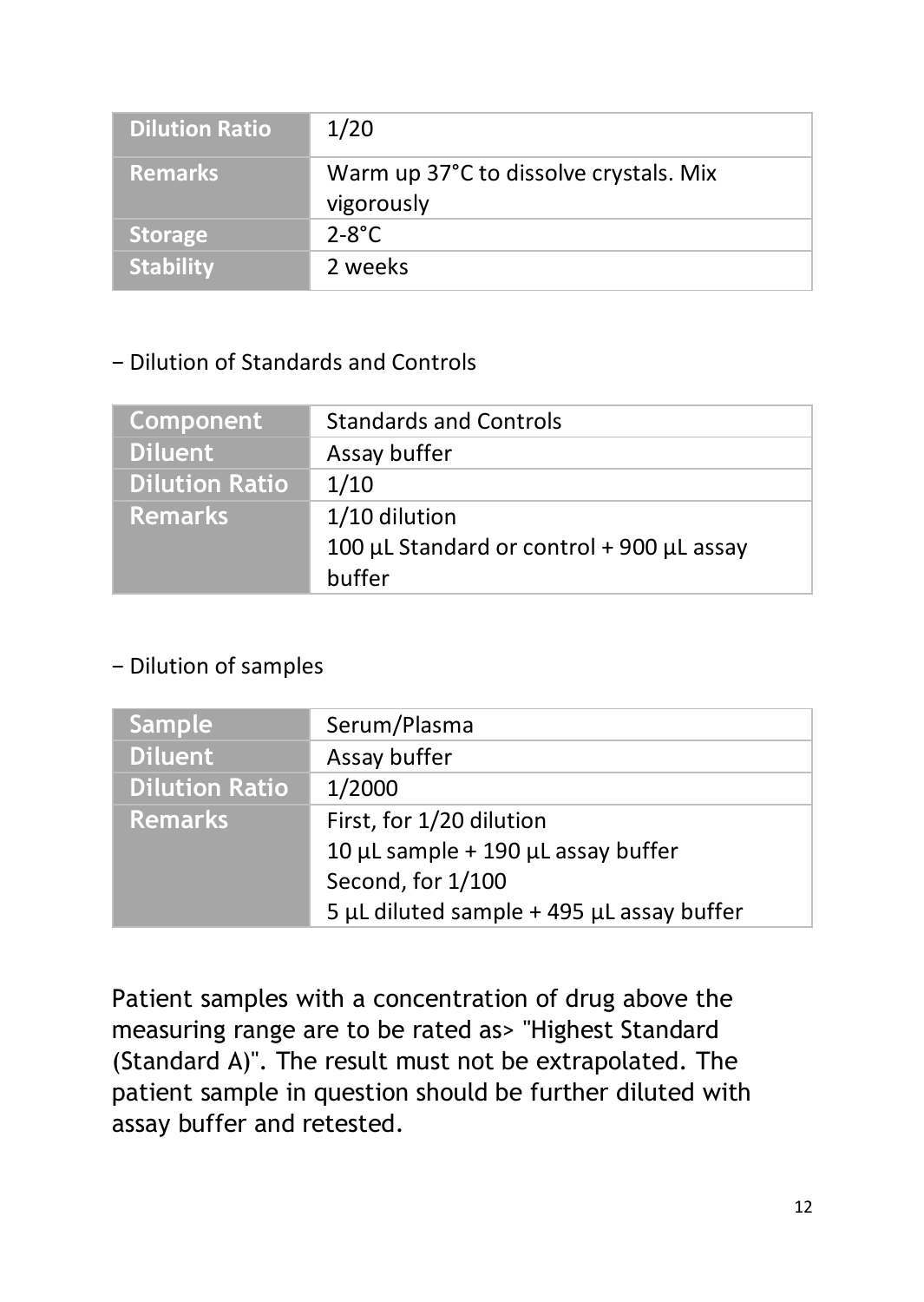# **11. Test Procedure**

|   | Total assay time: 70 minutes                                                                                                                                                                                                                                                                                                                               |
|---|------------------------------------------------------------------------------------------------------------------------------------------------------------------------------------------------------------------------------------------------------------------------------------------------------------------------------------------------------------|
| 1 | Dilute each of the standards and samples (serum/plasma)<br>using "Diluted Assay Buffer" as described in "Dilution of<br>Standards and Samples (serum/plasma)" section.                                                                                                                                                                                     |
| 2 | Pipette 100 µL of each Diluted Standarts, High Level<br>Control, Low Level Control and Diluted Samples into the<br>respective wells of microtiter plate.<br>Wells<br>A1: Standard A<br><b>B1: Standard B</b><br>C1: Standard C<br>D1: Standard D<br>E1: Standard E<br>F1: High Level Control<br>G1: Low Level Control<br>H1 and on: Samples (Serum/Plasma) |
| 3 | Cover the plate with adhesive foil. Briefly mix contents by<br>gently shaking the plate. Incubate 30 minutes at room<br>temperature. (18-25°C)                                                                                                                                                                                                             |
| 4 | Remove adhesive foil. Discard incubation solution<br>Wash plate three times each with 300 µL "Wash Buffer".<br>Remove excess solution by tapping the inverted plate on a<br>paper towel.                                                                                                                                                                   |
| 5 | Pipette 100 µL "Conjugate" into each well                                                                                                                                                                                                                                                                                                                  |
| 6 | Cover the plate with adhesive foil. Incubate 30 minutes at<br>room temperature (18-25°C).                                                                                                                                                                                                                                                                  |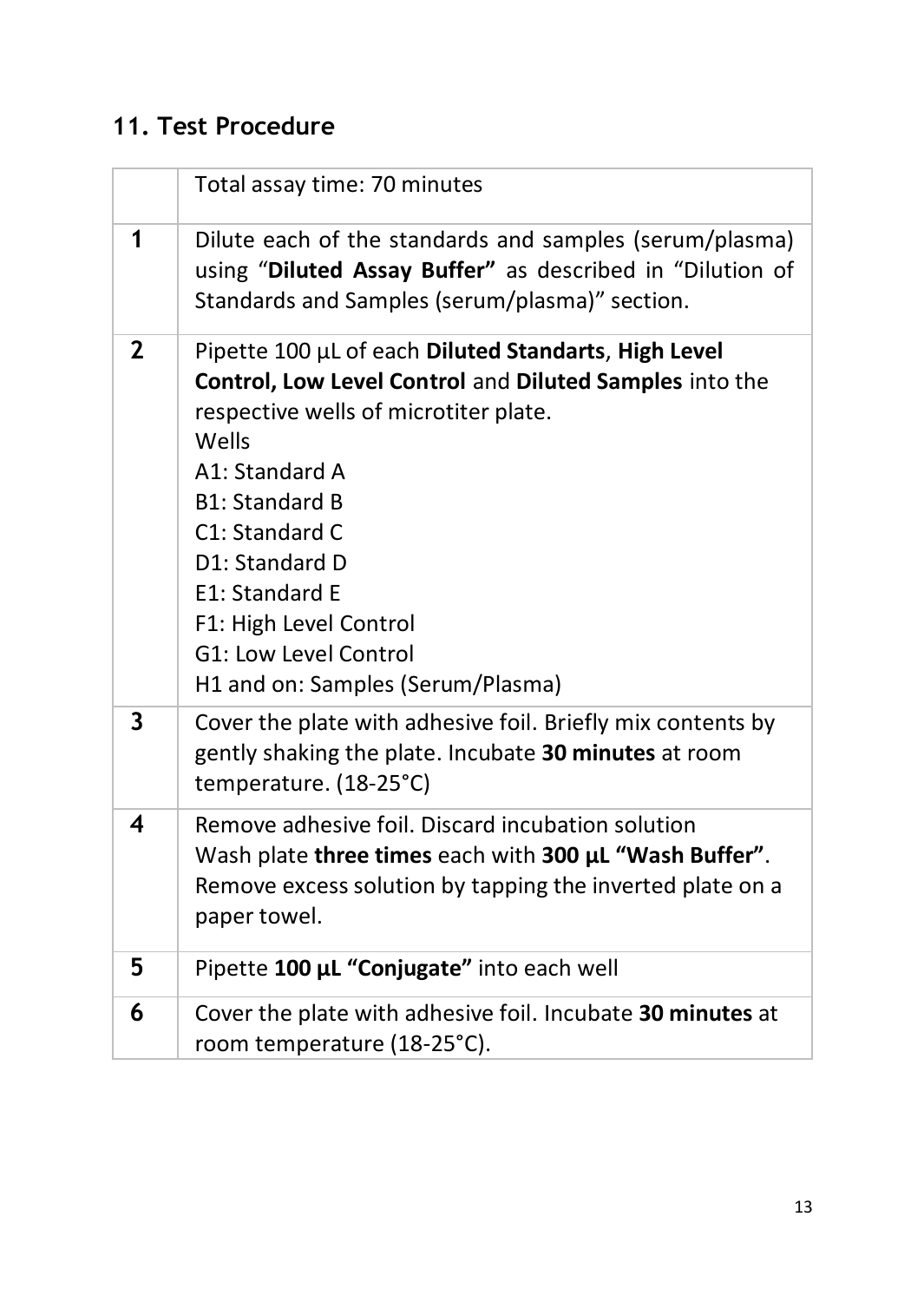| 7  | Remove adhesive foil. Discard incubation solution. Wash<br>plate three times each with 300 µL "Wash Buffer".<br>Remove excess solution by tapping the inverted plate on a<br>paper towel. |
|----|-------------------------------------------------------------------------------------------------------------------------------------------------------------------------------------------|
| 8  | Pipette 100 µL "Substrate" into each well.                                                                                                                                                |
| 9  | Incubate 10 minutes without adhesive foil at room<br>temperature (18-25°C) in the dark.                                                                                                   |
| 10 | Stop the substrate reaction by adding 100 µL "Stop<br><b>Solution"</b> into each well. Briefly mix contents by gently<br>shaking the plate. Colour changes from blue to yellow.           |
| 11 | Measure optical density with a photometer at OD 450nm<br>with reference wavelength 650 nm (450/650 nm) within 30<br>minutes after pipetting the "Stop Solution".                          |

#### **12. Quality Control**

The test results are only valid if the test has been performed following the instructions. Moreover, the user must strictly adhere to the rules of GLP (Good Laboratory Practice) or other applicable standards/laws. For a valid study, the OD 450/650 of the highest standard should be>1,500 and the OD 450/650 of the lowest standard should be <0,150 in case of any deviation thefollowing technical issues (but not limited to) should be reviewed: Expiration dates of reagents, storage conditions, pipettes, devices, incubation conditions, washing methods, etc.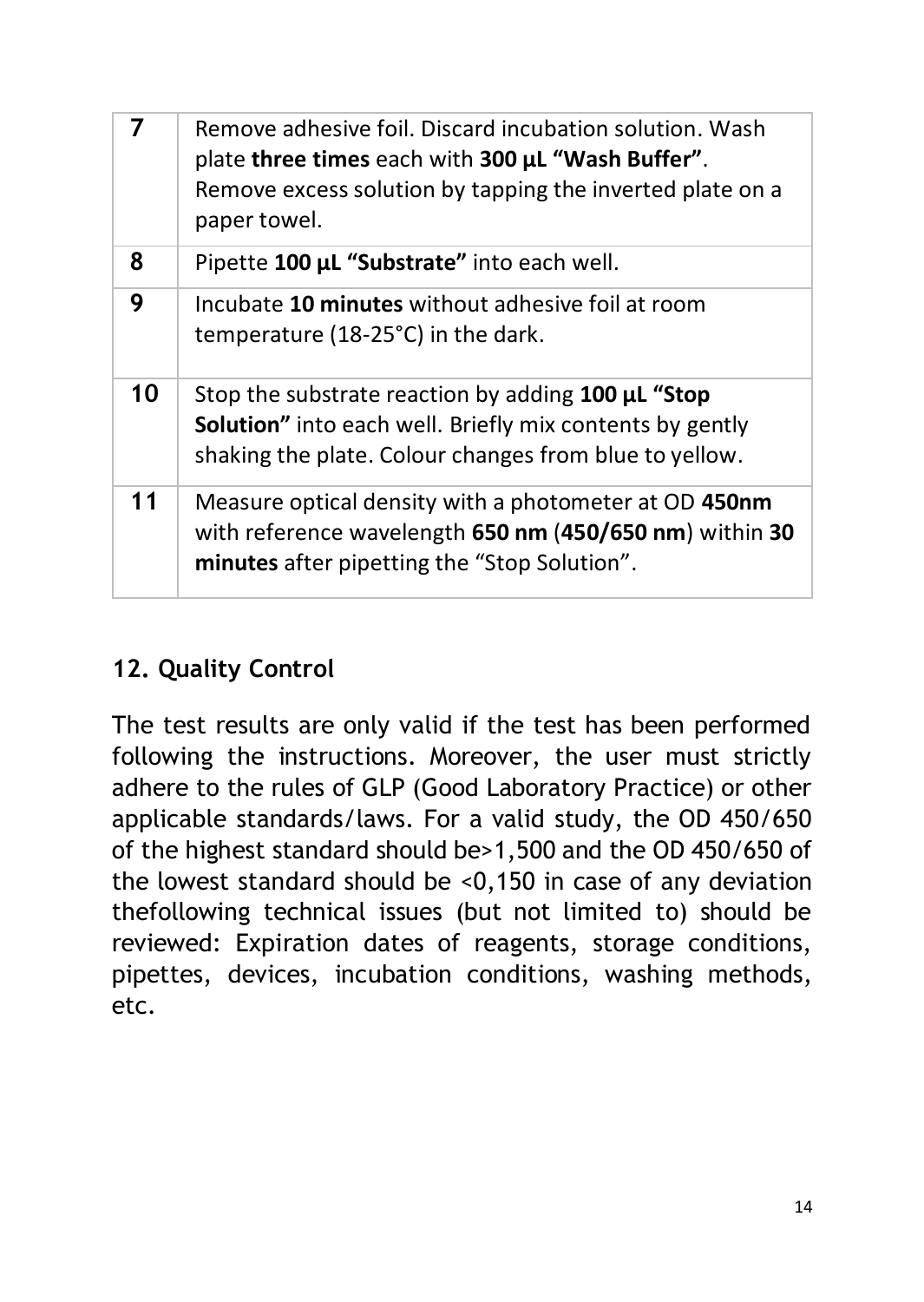#### **13. Calculation and Interpretation of Results**

− Create a standard curve by using the standards. OD 450/650 nm for each standard on the vertical (Y-axis) axis versus the corresponding drug concentration on the horizontal (X-axis) axis.

− The concentration of the samples can be read directly from this standard curve. Using the absorbance value for each sample, determine the corresponding concentration of drug from the standard curve. Find the absorbance value on the Yaxis and extend a horizontal line to the curve. At the point of intersection, extend a vertical line to the Xaxis and read the drug concentration of the unknown sample.

− If computer data is going to be used, we recommend primarily "Four Parameter Logistic (4PL)" or secondly the "point-to-point calculation".

− To obtain the exact values of the samples, the concentration determined from the standard-curve must be multiplied by the dilution factor (200x). Any sample reading greater than the highest standard should be further diluted appropriately with assay buffer and retested. Therefore, if the pre-diluted samples have been further diluted, the concentration determined from the standard curve must be multiplied by the further dilution factor. e.g.; If the pre-diluted sample further diluted in a ratio of 1/5 then results should be multiplied by 1000.

− For low and high level controls values, refer to "Quality Control Certificate" provided by each kit.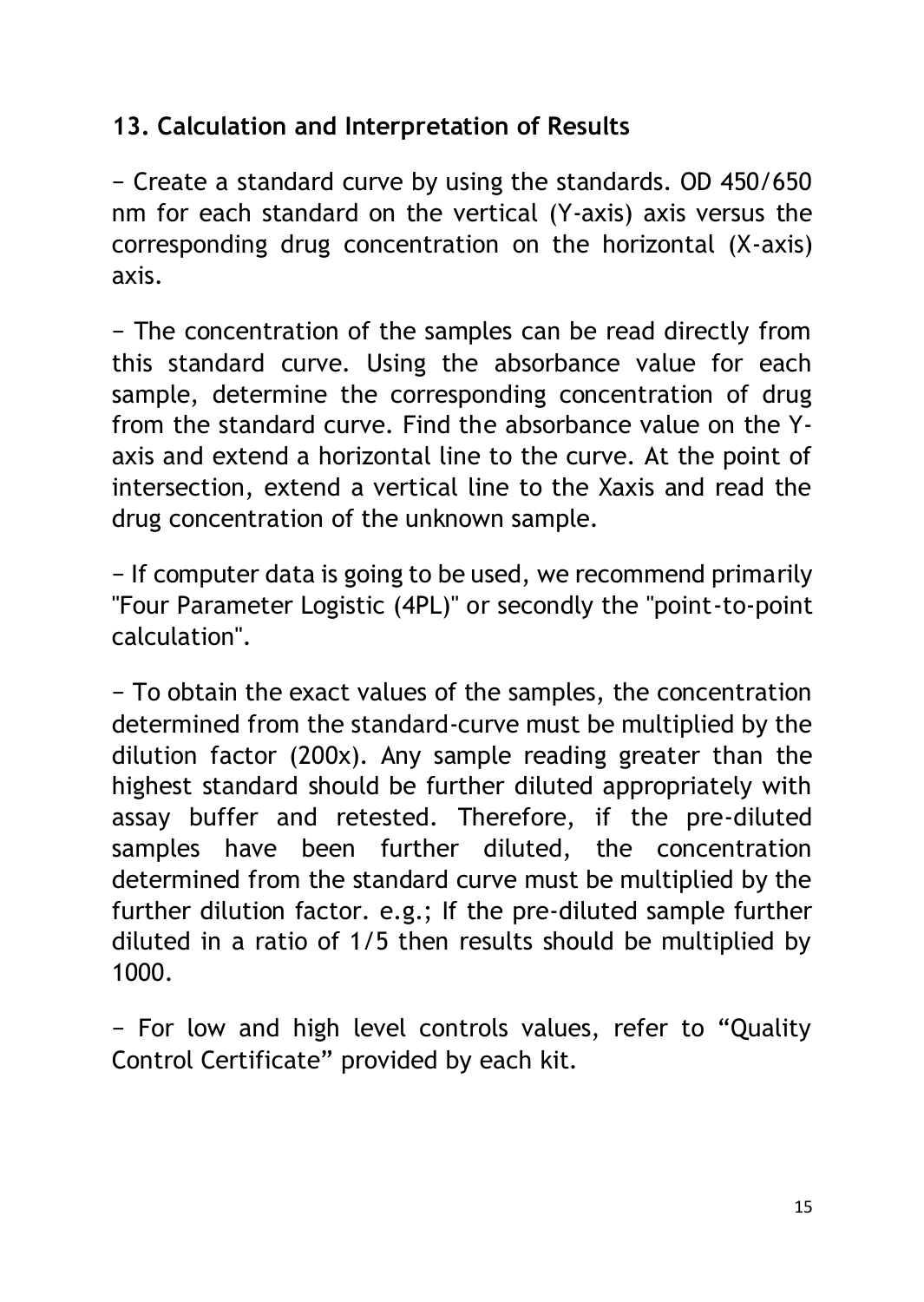#### **14. Analytical Performance**

− Calibration curve (Linearity, Dilutional linearity): r<sup>2</sup> >0,95



This is only an example. Assay conditions will change in every assay and do not use this curve for your assay calculations.

− Sensitivity: The lowest detectable level (Lowest detection limit, LOD) that can be distinguished from the zero standard is 0,001 µg/mL (1 ng/mL) Functional sensitivity (Limit of quantification-LOQ): 0,03 µg/mL (3 ng/mL)

− Specificity: There is no cross reaction with native serum immunoglobulin

Recovery <100±30%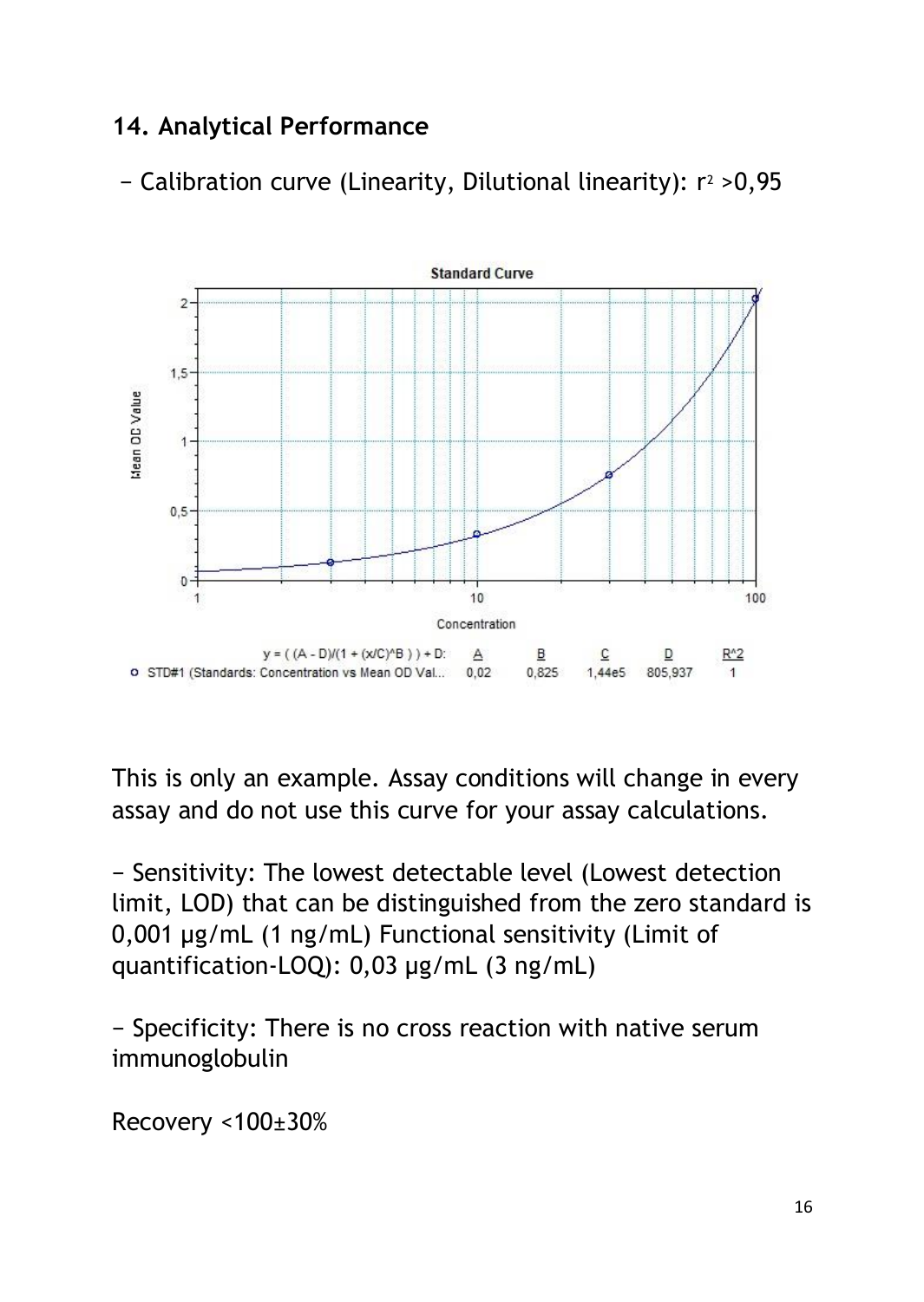− Precision: Intra-assay and inter-assay CVs <30%

− Reference range/Therapeutic range: There isn't any consensus for therapeutic ranges. Therapeutic ranges can be different for age, sex and diseases. Please refer to the latest literature for details.

The "Quality control certificate" contains lot specific analytical performance data and is supplied separately with each kit. If some further analytical performance data is needed, please refer to the local distributor.

#### **15. Automation**

SHIKARI® Natalizumab ELISA is also suitable to run on automated ELISA processors.

#### **16. Symbols and Cautions**

|            | Manufacturer                        |                | Temperature limitation                |
|------------|-------------------------------------|----------------|---------------------------------------|
|            | Production date                     |                | See instruction for use               |
|            | Expiry date                         |                | Caution                               |
| LOT        | Lot number                          | <b>IVD</b>     | In vitro diagnostic medical<br>device |
| <b>REF</b> | Catalog number                      | CONTROL        | Control                               |
|            | Do not use if package is<br>damaged | <b>CONTROL</b> | Negative control                      |
|            | Keep away from sunlight             | <b>CONTROL</b> | Positive control                      |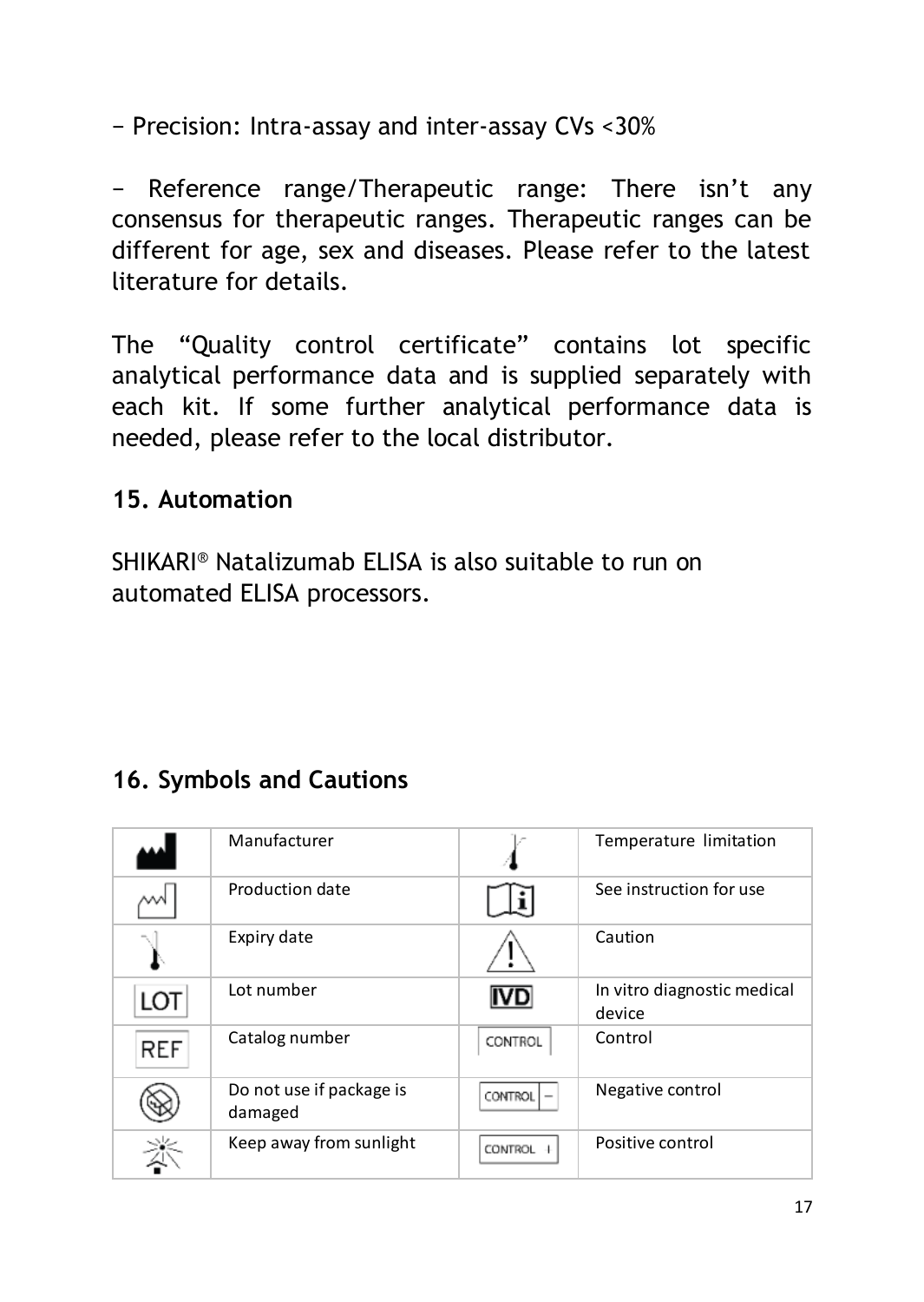

Keep dry

# $\Sigma$

*According to ISO 15223 C*

**Cautions:** The performance of the kit can be achieved by fully complying with the instructions. Modifications on the test procedure can affect the results and these kinds of changes will not be charged as regular complaints. This product is for professional use only and must be used for "Intended use" that is given in the instructions for use. The results themselves should not be the only reason for any therapeutically consequences. They must be correlated to other clinical observations. Cut-off, reference ranges, etc. must be calculated/set according to scientific standards by the users/laboratories. Information in the instructions about cutoff, etc. performance characteristics, can only be considered as a recommendation and does not give any responsibility to the manufacturer.

**Limitations of liability:** The manufacturer's liability is limited to the purchase price of the product in all circumstances. The manufacturer cannot be held responsible for damage to the patient, lost profit, lost sales, damage to property or any other incidental or consequential loss.

**Technical support and complaints:** Technical support can be given upon request. If there is a problem with the product, complaints must be sent written to info@matriksbiotek.com with the technical data (if available) like standard curve, control results, etc. After the necessary examination, written reply will be given.

#### **17. References**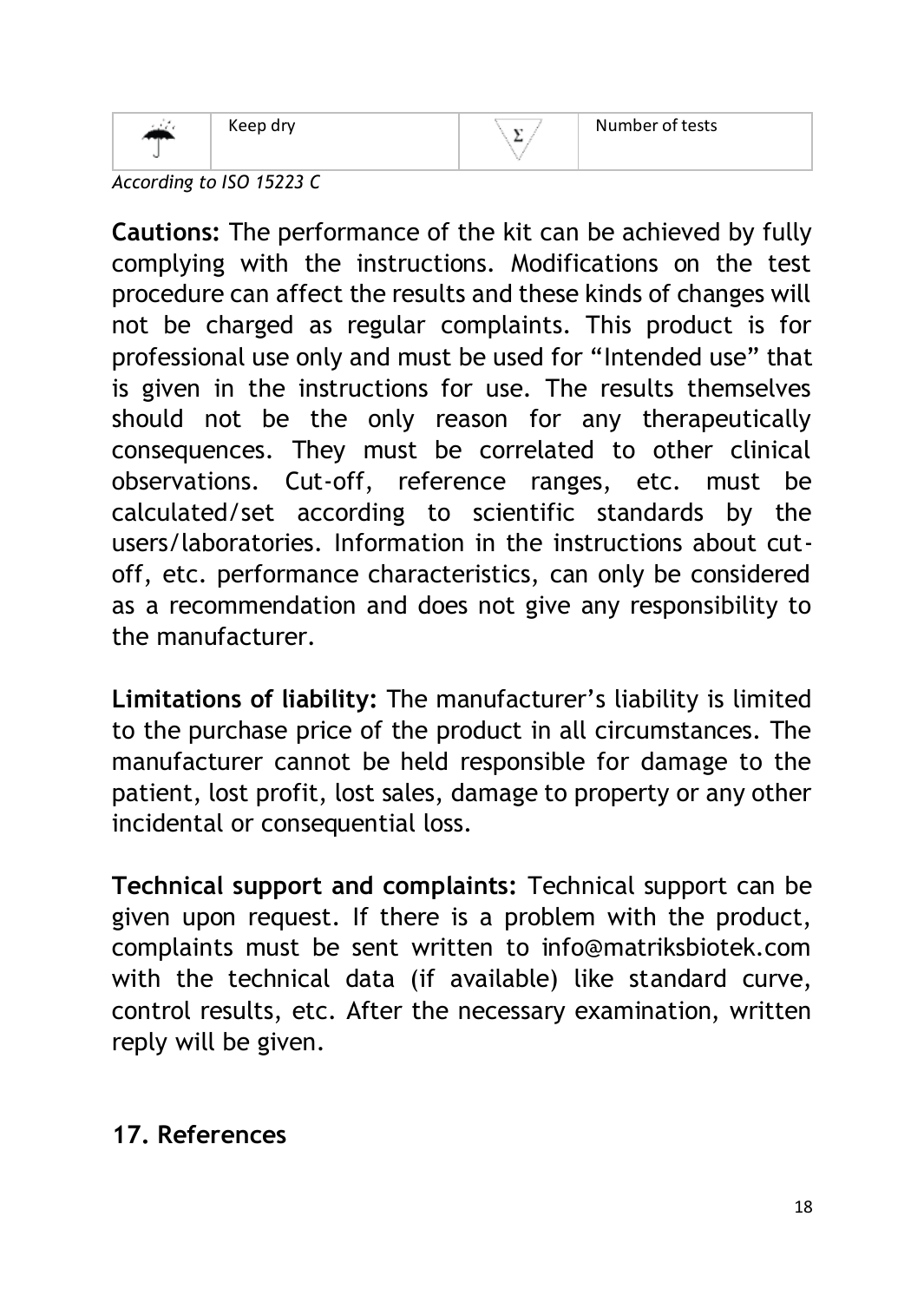Sheremata WA, Minagar A, Alexander JS, Vollmer T: The role of alpha-4 integrin in the aetiology of multiple sclerosis: current knowledge and therapeutic implications. CNS Drugs. 2005;19(11):909-22. [PubMed:16268663]

 Niino M, Bodner C, Simard ML, Alatab S, Gano D, Kim HJ, Trigueiro M, Racicot D, Guerette C, Antel JP, Fournier A, Grand'Maison F, Bar-Or A: Natalizumab effects on immune cell responses in multiple sclerosis. Ann Neurol. 2006 May;59(5):748-54. [PubMed:16634035]

 Stuve O, Bennett JL: Pharmacological properties, toxicology and scientific rationale for the use of natalizumab (Tysabri) in inflammatory diseases. CNS Drug Rev. 2007 Spring;13(1):79-95. [PubMed:17461891]

 Craddock CF, Nakamoto B, Andrews RG, Priestley GV, Papayannopoulou T: Antibodies to VLA4 integrin mobilize long-term repopulating cells and augment cytokine-induced mobilization in primates and mice. Blood. 1997 Dec 15;90(12):4779-88. [PubMed:9389694]

 Chen X, Ji ZL, Chen YZ: TTD: Therapeutic Target Database. Nucleic Acids Res. 2002 Jan 1;30(1):412-5. [PubMed:11752352]

 Weber F, Breustedt D, Schlicht S, Meyer CA, Niewoehner J, Ebeling M, Freskgard PO, Bruenker P, Singer T, Reth M, Iglesias A: First Infusion Reactions are Mediated by FcgammaRIIIb and Neutrophils. Pharm Res. 2018 Jun 27;35(9):169. doi: 10.1007/s11095-018-2448-8. [PubMed:29951887]

− Tysabri® (Natalizumab) product monograph